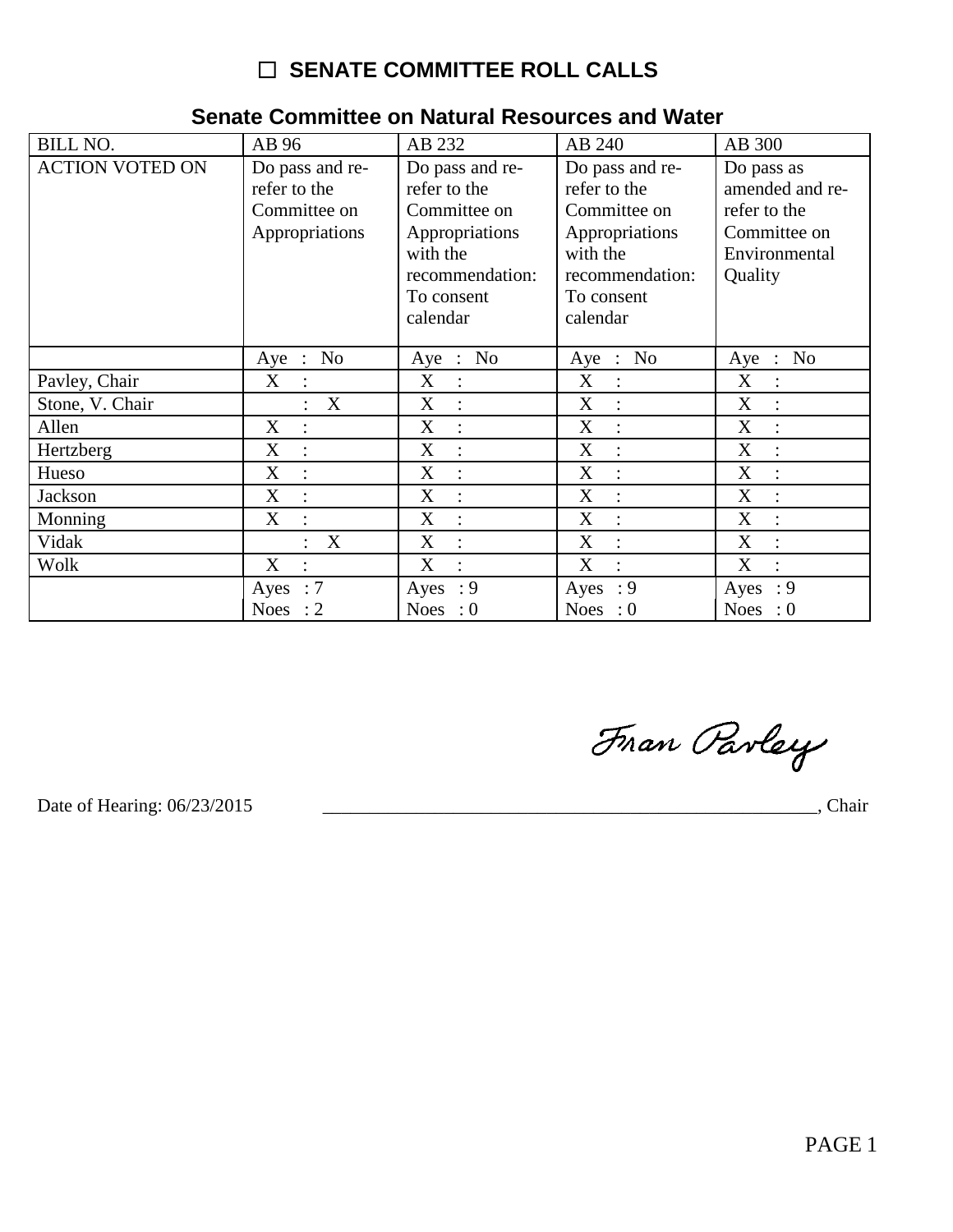| <b>BILL NO.</b>        | AB 392                                                            | AB 435                                                                                                                               | AB 549                                                                          | AB 559                                                            |
|------------------------|-------------------------------------------------------------------|--------------------------------------------------------------------------------------------------------------------------------------|---------------------------------------------------------------------------------|-------------------------------------------------------------------|
| <b>ACTION VOTED ON</b> | Do pass and re-<br>refer to the<br>Committee on<br>Appropriations | Do pass as<br>amended and re-<br>refer to Committee<br>on Environmental<br>Quality with<br>recommendation:<br>To consent<br>calendar | Do pass as<br>amended and re-<br>refer to the<br>Committee on<br>Appropriations | Do pass and re-<br>refer to the<br>Committee on<br>Appropriations |
|                        | Aye : No                                                          | Aye : No                                                                                                                             | N <sub>0</sub><br>Aye<br>$\sim$                                                 | $\therefore$ No<br>Aye                                            |
| Pavley, Chair          | X<br>$\therefore$                                                 | $\boldsymbol{\mathrm{X}}$<br>$\ddot{\cdot}$                                                                                          | X<br>$\ddot{\cdot}$                                                             | X<br>$\ddot{\cdot}$                                               |
| Stone, V. Chair        | X                                                                 | X                                                                                                                                    | $\boldsymbol{\mathrm{X}}$                                                       | X                                                                 |
| Allen                  | X<br>$\ddot{\cdot}$                                               | X<br>$\ddot{\cdot}$                                                                                                                  | X<br>$\ddot{\phantom{a}}$                                                       | X<br>$\ddot{\cdot}$                                               |
| Hertzberg              | X                                                                 | X                                                                                                                                    | X                                                                               | X                                                                 |
| Hueso                  | X<br>$\ddot{\cdot}$                                               | X<br>$\ddot{\cdot}$                                                                                                                  | X<br>$\ddot{\cdot}$                                                             | X<br>$\ddot{\cdot}$                                               |
| Jackson                | X                                                                 | X<br>$\ddot{\cdot}$                                                                                                                  | X                                                                               | X                                                                 |
| Monning                | X<br>$\ddot{\cdot}$                                               | $\boldsymbol{\mathrm{X}}$<br>$\ddot{\cdot}$                                                                                          | X<br>$\ddot{\phantom{a}}$                                                       | X<br>$\ddot{\cdot}$                                               |
| Vidak                  | X                                                                 | X<br>$\ddot{\cdot}$                                                                                                                  | X                                                                               | X                                                                 |
| Wolk                   | X<br>$\ddot{\cdot}$                                               | X<br>$\ddot{\cdot}$                                                                                                                  | X<br>$\ddot{\phantom{a}}$                                                       | X<br>$\ddot{\cdot}$                                               |
|                        | : 9<br>Ayes                                                       | $\cdot$ 9<br>Ayes                                                                                                                    | : 9<br>Ayes                                                                     | Ayes<br>$\therefore 7$                                            |
|                        | Noes : $0$                                                        | Noes : $0$                                                                                                                           | Noes : $0$                                                                      | Noes : $2$                                                        |

#### Senate Committee on Natural Resources and Water

Fran Parley

Date of Hearing: 06/23/2015

Chair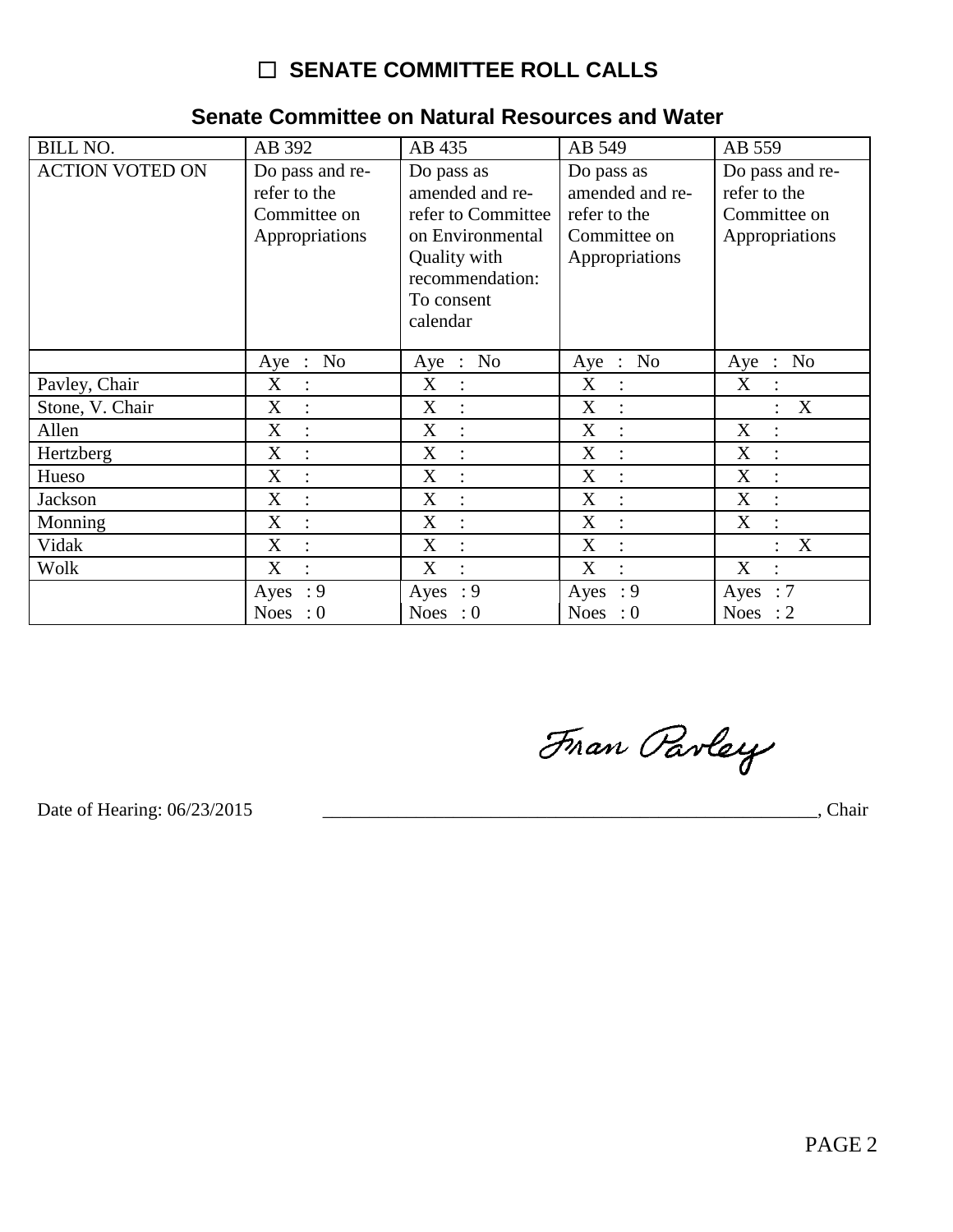| <b>BILL NO.</b>        | AB 665                                                                          | AB 747                                                                                                                             | AB 965                                                                      | AB 1004                                                                                                                    |
|------------------------|---------------------------------------------------------------------------------|------------------------------------------------------------------------------------------------------------------------------------|-----------------------------------------------------------------------------|----------------------------------------------------------------------------------------------------------------------------|
| <b>ACTION VOTED ON</b> | Do pass as<br>amended and re-<br>refer to the<br>Committee on<br>Appropriations | Do pass and re-<br>refer to the<br>Committee on<br>Governance and<br>Finance with the<br>recommendation:<br>To consent<br>calendar | Do pass and re-<br>refer to the<br>Committee on<br>Environmental<br>Quality | Do pass and re-<br>refer to the<br>Committee on<br>Appropriations<br>with the<br>recommendation:<br>To consent<br>calendar |
|                        | Aye : No                                                                        | Aye : No                                                                                                                           | Aye : No                                                                    | Aye : No                                                                                                                   |
| Pavley, Chair          | X<br>$\mathbb{R}^2$                                                             | X<br>$\ddot{\cdot}$                                                                                                                | X<br>$\ddot{\cdot}$                                                         | X<br>$\ddot{\cdot}$                                                                                                        |
| Stone, V. Chair        | X<br>$\ddot{\cdot}$                                                             | X<br>$\ddot{\cdot}$                                                                                                                | X<br>$\ddot{\cdot}$                                                         | X<br>$\ddot{\cdot}$                                                                                                        |
| Allen                  |                                                                                 | X<br>$\ddot{\cdot}$                                                                                                                |                                                                             | X<br>$\cdot$                                                                                                               |
| Hertzberg              | X<br>$\ddot{\cdot}$                                                             | X                                                                                                                                  | X<br>$\ddot{\cdot}$                                                         | X                                                                                                                          |
| Hueso                  | X<br>$\mathbf{r}$                                                               | X<br>$\ddot{\cdot}$                                                                                                                | X<br>$\ddot{\cdot}$                                                         | X<br>$\ddot{\cdot}$                                                                                                        |
| <b>Jackson</b>         |                                                                                 | X<br>$\ddot{\cdot}$                                                                                                                | X<br>$\ddot{\cdot}$                                                         | X                                                                                                                          |
| Monning                | X<br>$\mathbb{R}^2$                                                             | X<br>$\ddot{\cdot}$                                                                                                                | X<br>$\ddot{\cdot}$                                                         | X<br>$\ddot{\cdot}$                                                                                                        |
| Vidak                  | X<br>$\ddot{\cdot}$                                                             | X<br>$\ddot{\cdot}$                                                                                                                | X<br>$\ddot{\cdot}$                                                         | X<br>$\ddot{\cdot}$                                                                                                        |
| Wolk                   | X<br>$\ddot{\cdot}$                                                             | X<br>$\ddot{\cdot}$                                                                                                                | X<br>$\ddot{\cdot}$                                                         | X<br>$\ddot{\cdot}$                                                                                                        |
|                        | Ayes : $7$                                                                      | Ayes : $9$                                                                                                                         | Ayes<br>$\therefore 8$                                                      | Ayes : $9$                                                                                                                 |
|                        | Noes : $0$                                                                      | <b>Noes</b><br>$\therefore 0$                                                                                                      | $\cdot 0$<br><b>Noes</b>                                                    | Noes : $0$                                                                                                                 |

#### Senate Committee on Natural Resources and Water

Fran Parley

Date of Hearing: 06/23/2015

Chair and the contract of the contract of the contract of the contract of the contract of the contract of the contract of the contract of the contract of the contract of the contract of the contract of the contract of the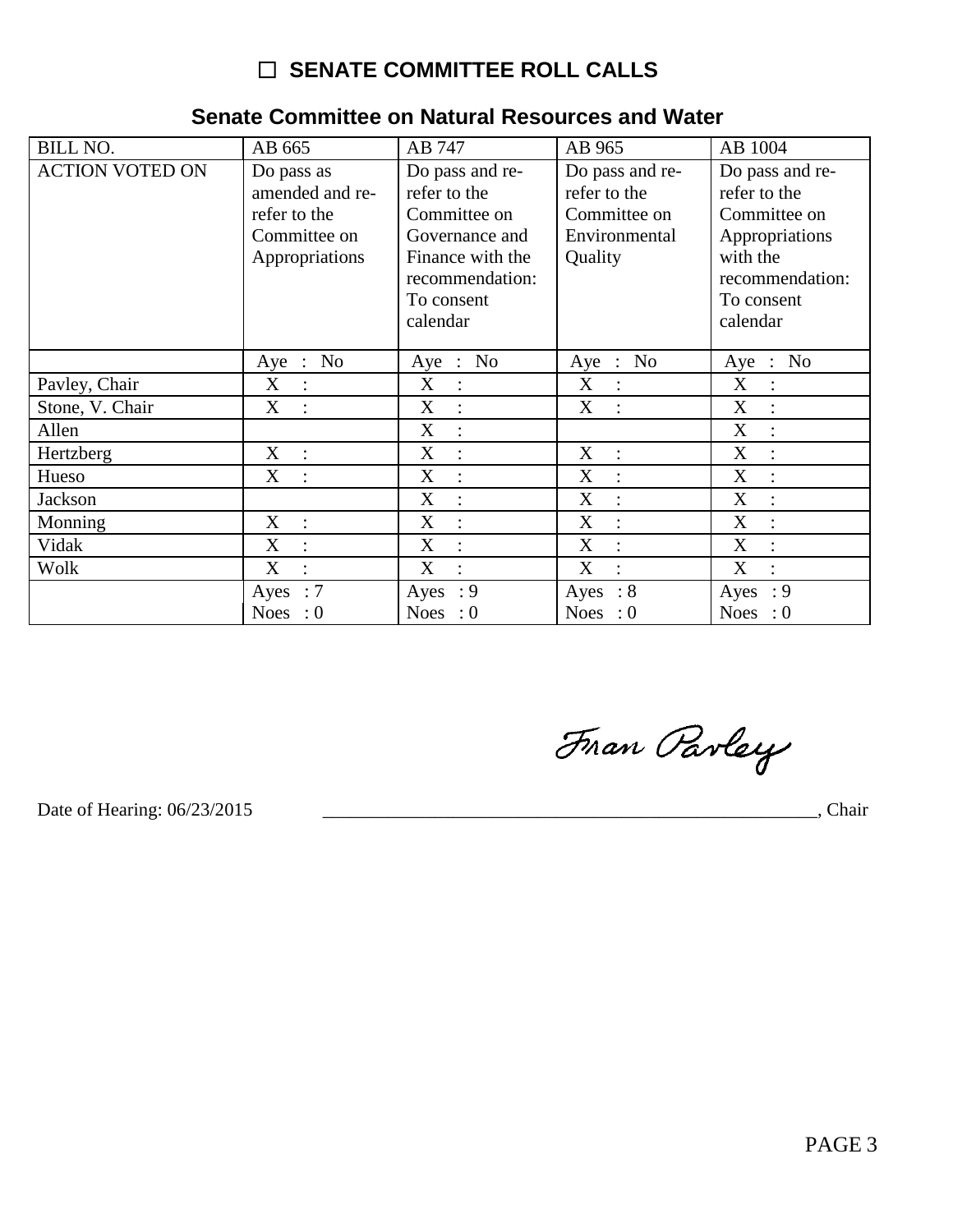| <b>BILL NO.</b>        | AB 1169                       | AB 1242                   | AB 1274             | AB 1323                                           |
|------------------------|-------------------------------|---------------------------|---------------------|---------------------------------------------------|
|                        |                               |                           |                     |                                                   |
| <b>ACTION VOTED ON</b> | Do pass and re-               | Do pass and re-           | Do pass and re-     | Do pass and re-                                   |
|                        | refer to the                  | refer to the              | refer to the        | refer to the                                      |
|                        | Committee on                  | Committee on              | Committee on        | Committee on                                      |
|                        | Appropriations                | Environmental             | Appropriations      | Judiciary                                         |
|                        |                               | Quality                   |                     |                                                   |
|                        |                               |                           |                     |                                                   |
|                        |                               |                           |                     |                                                   |
|                        |                               |                           |                     |                                                   |
|                        |                               |                           |                     |                                                   |
|                        | No<br>Aye :                   | Aye : No                  | No<br>Aye :         | N <sub>o</sub><br>Aye :                           |
| Pavley, Chair          | X<br>$\ddot{\cdot}$           |                           | X<br>$\ddot{\cdot}$ | $\boldsymbol{X}$<br>$\ddot{\cdot}$                |
| Stone, V. Chair        | $\mathbf X$<br>$\ddot{\cdot}$ | X<br>$\ddot{\phantom{a}}$ | X<br>$\ddot{\cdot}$ | $\boldsymbol{\mathrm{X}}$<br>$\ddot{\phantom{a}}$ |
| Allen                  |                               |                           | X<br>$\ddot{\cdot}$ | $\mathbf X$<br>$\ddot{\cdot}$                     |
| Hertzberg              | X<br>$\ddot{\cdot}$           | X<br>$\ddot{\phantom{a}}$ | X                   | $\boldsymbol{\mathrm{X}}$<br>$\ddot{\cdot}$       |
| Hueso                  | X<br>$\ddot{\cdot}$           | X<br>$\ddot{ }$           | X                   | $\mathbf X$<br>$\ddot{\cdot}$                     |
| Jackson                | X<br>$\ddot{\cdot}$           | X<br>$\ddot{\cdot}$       | $\boldsymbol{X}$    | $\boldsymbol{\mathrm{X}}$<br>$\ddot{\cdot}$       |
| Monning                | X                             |                           | X                   | X<br>$\ddot{\cdot}$                               |
| Vidak                  | X                             | X                         | X                   | X                                                 |
| Wolk                   | X<br>$\ddot{\cdot}$           | X<br>$\overline{\cdot}$   | X                   | X<br>÷                                            |
|                        | Ayes<br>:6                    | Ayes<br>:6                | : 8<br>Ayes         | $\cdot$ 9<br>Ayes                                 |
|                        | Noes : $2$                    | Noes : $0$                | Noes : 1            | Noes : $0$                                        |

#### Senate Committee on Natural Resources and Water

Fran Parley

Date of Hearing: 06/23/2015

**Example 2018**, Chair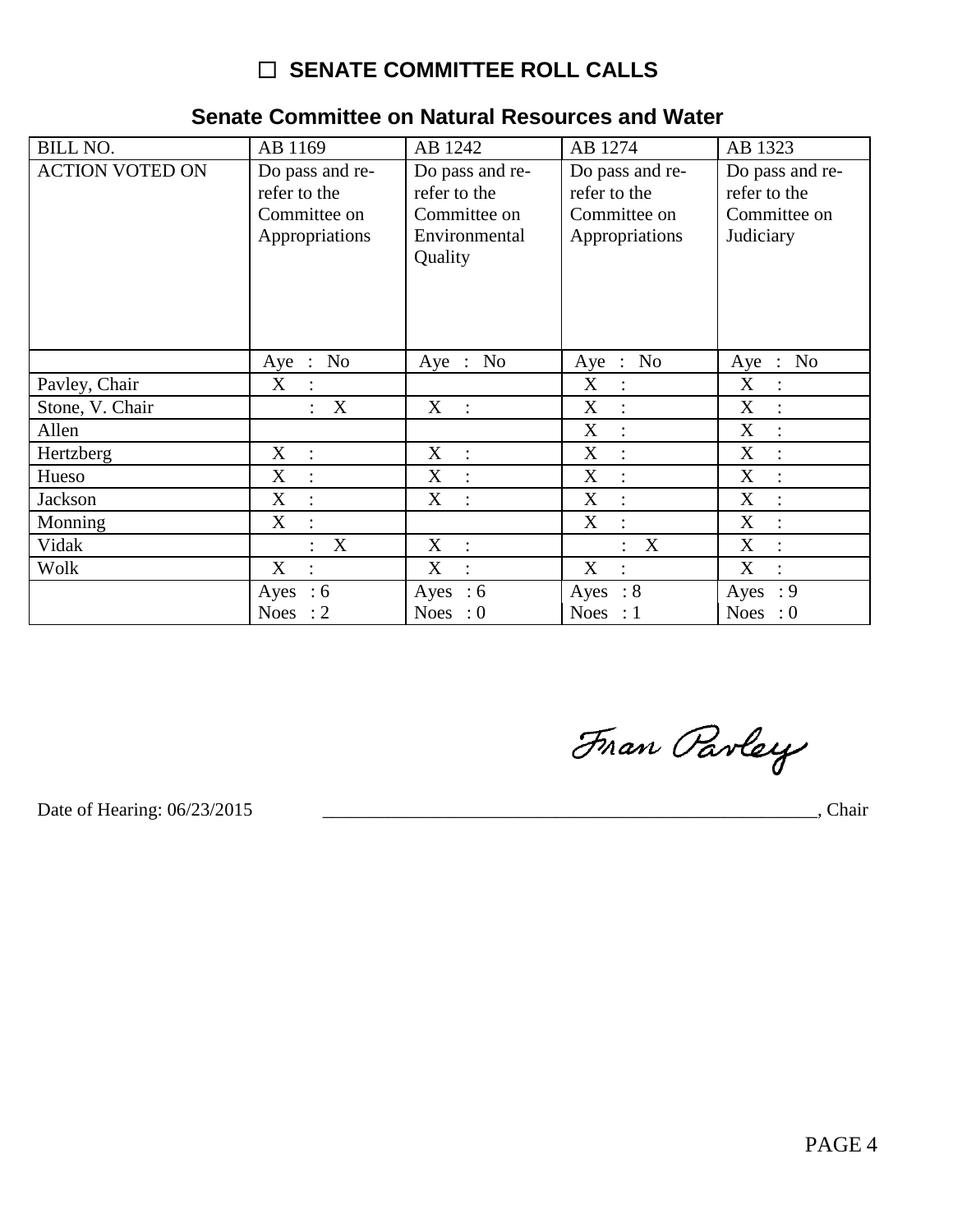| <b>BILL NO.</b>        | AB 1390                                                      | AB 1420                                                                                   | AB 1482                                                                     | AB 1527                                                                                                                    |
|------------------------|--------------------------------------------------------------|-------------------------------------------------------------------------------------------|-----------------------------------------------------------------------------|----------------------------------------------------------------------------------------------------------------------------|
| <b>ACTION VOTED ON</b> | Do pass and re-<br>refer to the<br>Committee on<br>Judiciary | Do pass as<br>amended and re-<br>refer to the<br>Committee on<br>Environmental<br>Quality | Do pass and re-<br>refer to the<br>Committee on<br>Environmental<br>Quality | Do pass and re-<br>refer to the<br>Committee on<br>Appropriations<br>with the<br>recommendation:<br>To consent<br>calendar |
|                        | No<br>Aye :                                                  | $\therefore$ No<br>Aye                                                                    | $\therefore$ No<br>Aye                                                      | Aye : No                                                                                                                   |
| Pavley, Chair          | X                                                            | X                                                                                         | X                                                                           | X                                                                                                                          |
|                        | $\ddot{\cdot}$                                               | $\ddot{\cdot}$                                                                            | $\ddot{\cdot}$                                                              | $\ddot{\cdot}$                                                                                                             |
| Stone, V. Chair        | X<br>$\ddot{\cdot}$                                          | X<br>$\ddot{\cdot}$                                                                       | X<br>$\ddot{\cdot}$                                                         | X                                                                                                                          |
| Allen                  |                                                              | X<br>$\ddot{\cdot}$                                                                       | X<br>$\ddot{\cdot}$                                                         | X<br>$\ddot{\cdot}$                                                                                                        |
| Hertzberg              | X                                                            | X                                                                                         | X                                                                           | X                                                                                                                          |
|                        | $\ddot{\cdot}$                                               | $\ddot{\cdot}$                                                                            | $\ddot{\cdot}$                                                              | $\ddot{\cdot}$                                                                                                             |
| Hueso                  | X                                                            | X                                                                                         | X                                                                           | X                                                                                                                          |
|                        | $\ddot{\cdot}$                                               | $\ddot{\cdot}$                                                                            | $\ddot{\cdot}$                                                              | $\ddot{\phantom{1}}$ :                                                                                                     |
| Jackson                | X                                                            | X                                                                                         | X                                                                           | X                                                                                                                          |
|                        | $\ddot{\cdot}$                                               | $\ddot{\cdot}$                                                                            | $\ddot{\cdot}$                                                              | $\ddot{\cdot}$                                                                                                             |
| Monning                | X                                                            | X                                                                                         | X                                                                           | X                                                                                                                          |
|                        | $\ddot{\phantom{a}}$                                         | $\ddot{\cdot}$                                                                            | $\ddot{\cdot}$                                                              | $\ddot{\cdot}$                                                                                                             |
| Vidak                  | X                                                            | X                                                                                         | X                                                                           | X                                                                                                                          |
|                        | $\ddot{\cdot}$                                               | $\ddot{\cdot}$                                                                            | $\bullet$                                                                   | $\ddot{\cdot}$                                                                                                             |
| Wolk                   | X                                                            | X                                                                                         | X                                                                           | X                                                                                                                          |
|                        | $\ddot{\cdot}$                                               | $\ddot{\cdot}$                                                                            | $\ddot{\cdot}$                                                              | $\ddot{\cdot}$                                                                                                             |
|                        | $\therefore 8$<br>Ayes                                       | Ayes : $9$                                                                                | Ayes : $7$                                                                  | Ayes : $9$                                                                                                                 |
|                        | <b>Noes</b><br>$\therefore 0$                                | Noes : $0$                                                                                | <b>Noes</b><br>$\therefore$ 2                                               | Noes : $0$                                                                                                                 |

### Senate Committee on Natural Resources and Water

Fran Parley

Date of Hearing: 06/23/2015

**Example 2018**, Chair